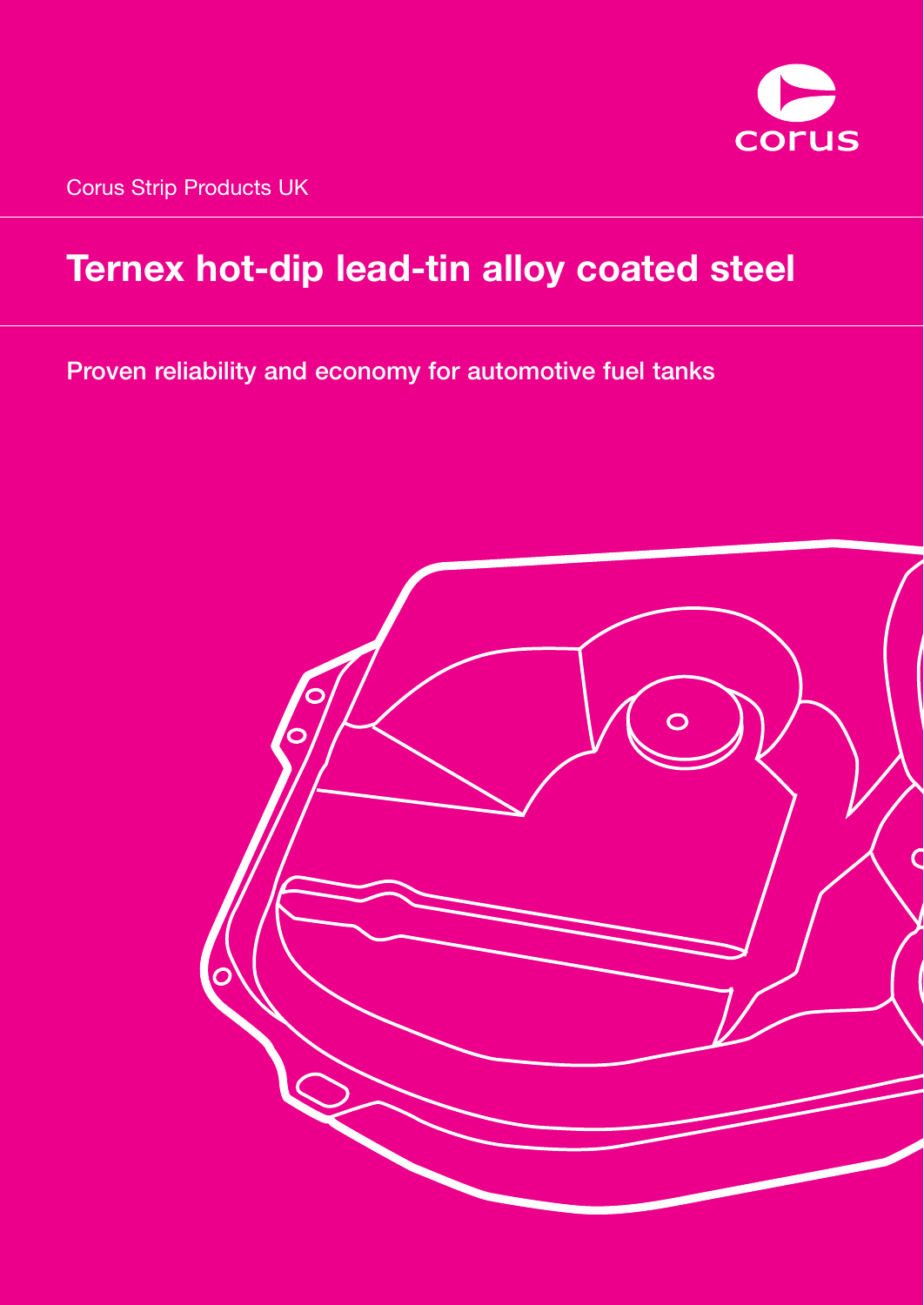## **Ternex**

## **Description**

Ternex is cold-rolled steel with an electrodeposited 'flash' coating of nickel and a subsequent hot-dip coating of lead-tin alloy.

## **Application**

Automotive fuel tanks.

## **Benefits**

Ternex has a high degree of external corrosion resistance together with excellent resistance to aggressive fuels, including fuels contaminated with water. It has the strength that is vital for safety, with excellent impact resistance, and is stable at high and low temperatures.

With over a quarter century of successful use in the automotive industry, Ternex is a well-established material with well-understood processing properties and performance. Its consistency and ease of handling

## **Basic properties**

## **Mechanical properties**

The mechanical properties of the substrate for Ternex meet the requirements of EN 10130 : 1999.

## **Chemical composition**

The chemical composition of the substrate for Ternex meets the requirements of EN 10130 : 1999.

## **Coating**

**Constituents**

Tin: 8% minimum. Antimony: 1% maximum. Lead: balance.

#### **Thickness and mass**

Nickel flash: Typically ≥0.1µm each side. Lead-tin alloy: 120g/m<sup>2</sup> minimum triple-spot average including both surfaces, which is equivalent to 6µm each side. For

other coating weights, consult Corus.

#### **Coil diameter Wide coil**

Inside, 610mm standard, 508mm by arrangement. Outside, 1600mm maximum.

#### **Slit coil**

Inside, 508mm standard, 610mm by arrangement. Outside, 1270mm maximum.

## **Coil weight**

10 tonnes maximum, 2 tonnes minimum.

## **Cut lengths**

2500mm maximum; longer by arrangement with Corus.

allow high press rates, fast assembly, and consequently low unit costs.

It can be easily deep drawn, welded and soldered. The coating retains its integrity during severe deep drawing and forming, acting as a lubricant during those operations.

Ternex is an excellent base for painting.

Reliable and economical, Ternex is the proven solution.

## **Standard and grade**

Ternex is manufactured to British Standard BS 6582 : 1985.

The steel substrate is to EN 10130 : 1999 in the following grades. DC01 DC04 DC06 DC03 DC05

> Re-sheared, re-squared and blanks are available by arrangement.

## **Dimensions**

| Table 1: Dimensions |         |       |  |
|---------------------|---------|-------|--|
| <b>Thickness</b>    |         | Width |  |
| $\geq$              | $\,<\,$ | Max   |  |
| 0.4                 | 2.0     | 1300  |  |
| Notes:              |         |       |  |

1. Dimensions are in millimetres.

2. For dimensions outside those shown, consult Corus.

## **Surface treatment**

Ternex is available oiled or chemically passivated, or both. Corus is also developing a chromefree passivation system. Consult Corus for more information.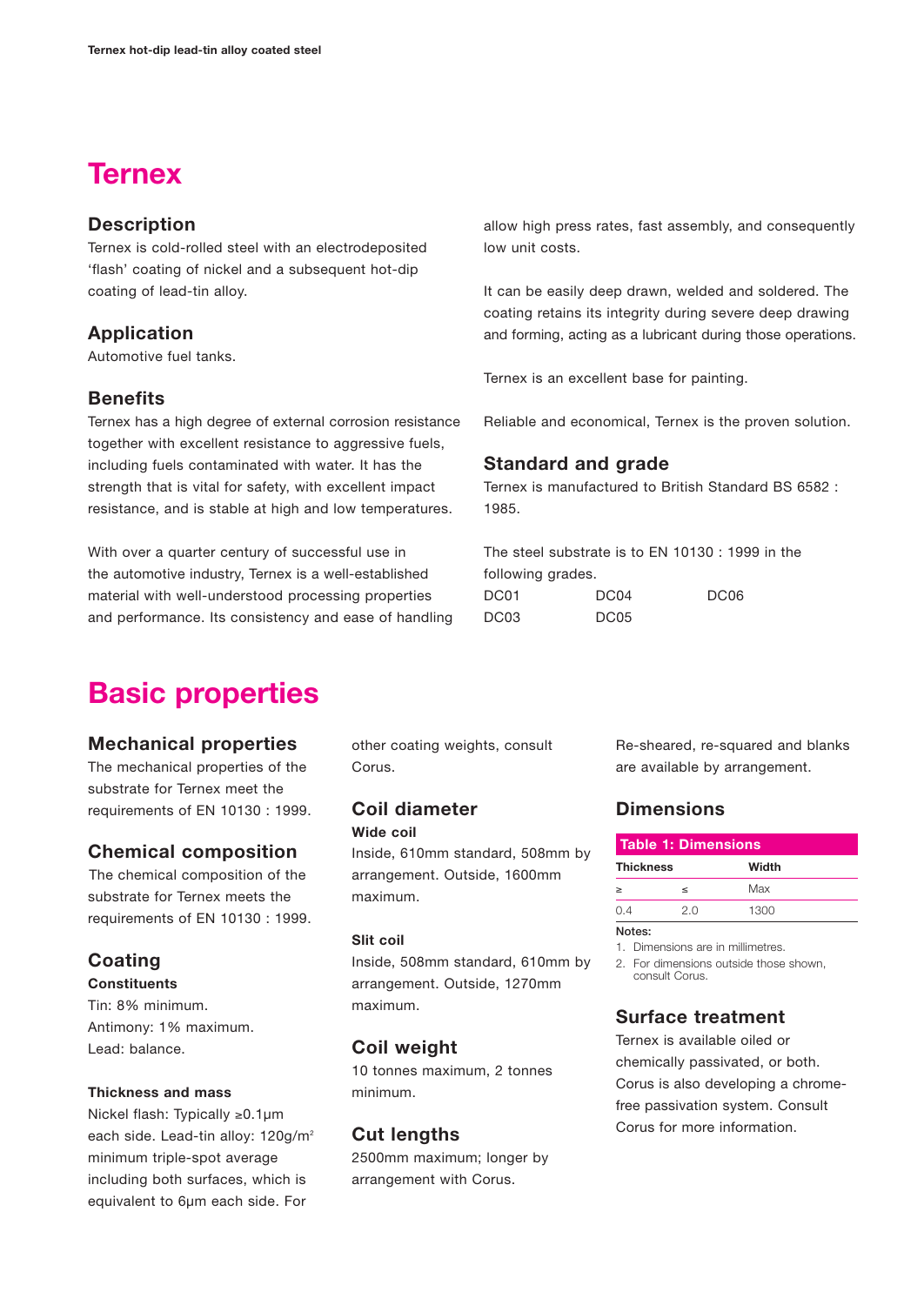## **Using Ternex**

## **Forming and fabrication**

Ternex is easy to form and fabricate. If you are in any doubt about your application, please consult Corus.

## **Welding**

#### **General**

Ternex can be readily welded by the high-production welding processes, i.e. resistance spot, seam and projection welding. With only minor changes, all the techniques of resistance welding that apply to mild steel apply to Ternex.

Fusion welding is not generally recommended.

The paragraphs below touch on some aspects of welding Ternex. For more information, please consult Corus and the relevant standards.

#### **Spot welding**

Welding conditions similar to those used for mild steel are suitable for Ternex. Procedures for spot welding Ternex are summarised in BS 1140 : 1993. Spot welding Ternex influences electrode life, where in optimum circumstances 1500-2000 welds can be achieved. Truncated cone electrodes are preferred to domed electrodes, except where correct alignment is difficult to achieve, e.g. robotic installations. However, domed electrodes do not last as long as truncated cone electrodes. Each electrode should be water cooled with a water flow rate of at least 8 litres a minute. The criteria for choosing electrode materials are summarised in ISO 5182.

#### **Seam welding**

Resistance seam welding of coated steels is a critical process requiring very closely defined operating limits. Satisfactory weld seams and an economic wheel life can be obtained only if contamination of the electrode wheel is avoided or minimised.

The general procedures for seam welding Ternex are summarised in BS 6265 : 1982, but are for guidance only. The exact welding conditions will depend upon the design and end application of the component.

#### **Projection welding**

Ternex can be projection welded satisfactorily whether using embossed projections (singly or in clusters) or elongated projections, provided that projection dimensions and welding machine settings are controlled closely.

#### **Stud welding**

Capacitor discharge stud welding can be used readily on Ternex, with a variety of stud shapes and sizes.

## **Brazing and soldering Brazing**

Ternex can be readily brazed using a carefully selected brazing alloy and appropriate flux. Low temperature silver brazing alloys (approx. 700°C) are preferred to high temperature brazing alloys (850-900°C) such as silicon or manganese bronze alloys. Good brazing technique gives a wide heat spread with low temperature peaks and avoids overheating.

#### **Soldering**

Ternex has excellent solderability. Solders with at least 20% tin are customary. Those with 60% tin are preferred because of their ease of application, low melting temperature and excellent capillary flow.

## **Adhesive bonding**

Many types of adhesive can readily bond Ternex. The choice depends upon the end application and requirements of the joint.

## **Painting Ternex**

Ternex provides an excellent base for painting, but must first be suitably cleaned to remove oil and grease.

## **Health and safety**

When welding, brazing or soldering Ternex, precautions must be taken to ensure that fume levels are within safe limits. *Product health and safety data sheet no.19* is available from Corus.

## **More information**

For more information about this product, contact Corus at the address on the back cover.